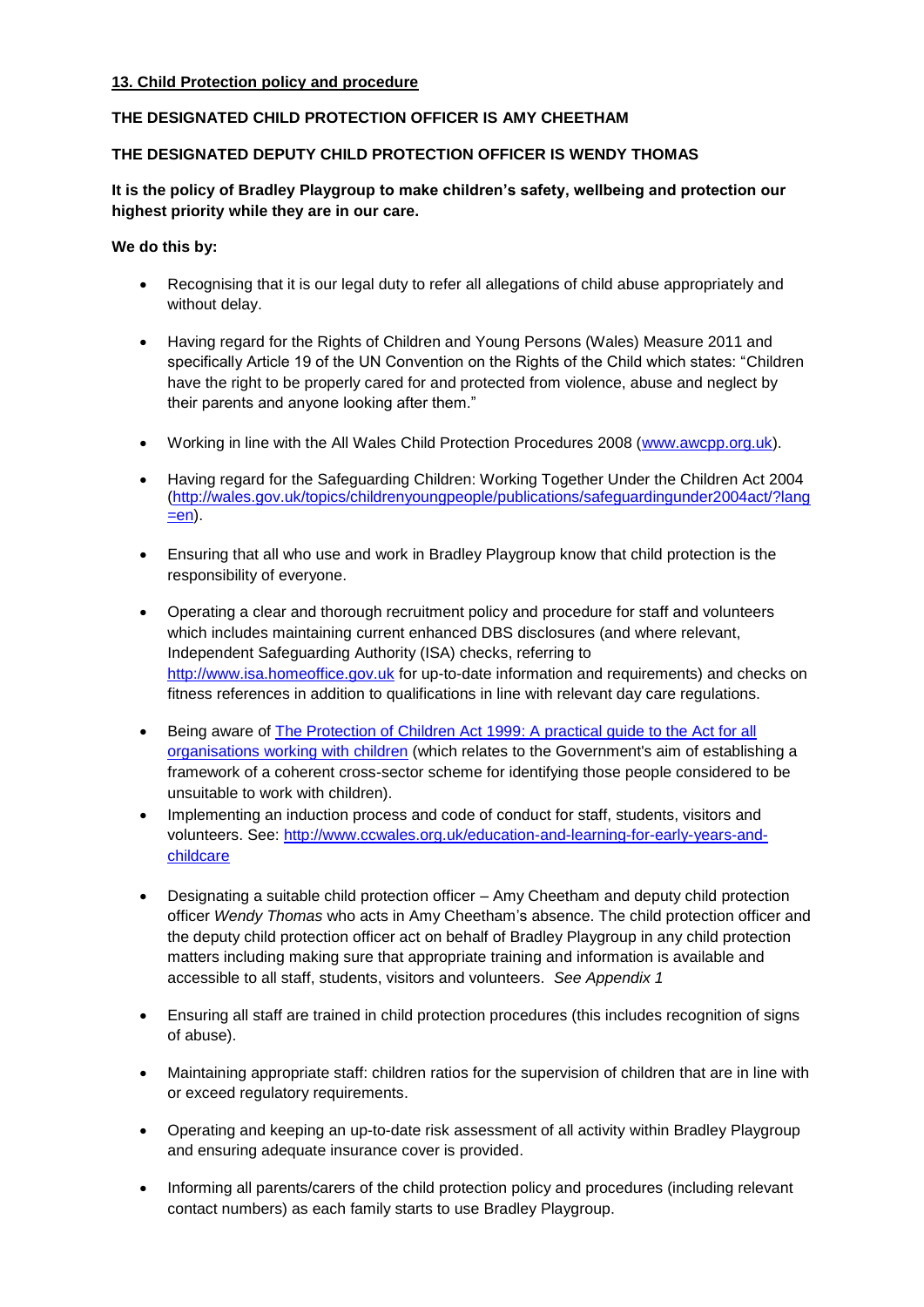- Operating effective policies for arrival and collection of children, outings, behavior management and inclusive practice and the use of electronic equipment in the workplace.
- Reporting, recording and monitoring any injuries sustained by a child (while away from, or in our care) and/or changes in a child's behavior; taking action when appropriate (parents will normally be the first point of contact, unless it is deemed that this would place the child at risk).
- Responding promptly and appropriately to any suspicion of abuse.

**The local authority (social services duty social worker) is the prime authority for dealing with child protection investigations** although concerns may be reported to a police officer or an officer of the National Society for the Prevention of Cruelty to Children (NSPCC).

#### **There are two types of disclosure:**

- 1. A disclosure about a child.
- 2. A disclosure about professional abuse.

### **1. Action to be taken in the event of a disclosure about a child:**

**In the event of a member of staff having a concern/suspicion that a child has suffered abuse/neglect or if someone tells them that they or another child or young person is being abused/suffering neglect:**

**The member of staff** acts without delay and (as is appropriate to the age/stage of the individual child):

- Listens, showing that they have heard what they are being told and that they take the allegations seriously.
- Does not prompt or ask leading questions.
- Does not ask the child to tell their story more than once.
- Explains what actions they must take (using agreed procedures). *See Appendix 1*
- Does not promise to keep what they have been told a secret or confidential, but explains that they will share information only on a 'need to know' basis.

Bradley Playgroup takes seriously its responsibility to disclose information to the relevant people/organisations and reporting concerns is not seen as a betrayal of trust to the person/child making the disclosure.

#### **The member of staff:**

- Writes down, using the exact words, what they have been told. This is done immediately.
- Makes a note of the date, time, place and people present in the discussion.
- Does not confront the alleged abuser.
- Reports the concerns to the Amy Cheetham designated child protection officer or in her absence Wendy Thomas designated deputy child protection officer as soon as possible, but without delay. *See Appendix 1*

#### **The designated child protection officer Amy Cheetham or in her absence Wendy Thomas designated deputy child protection officer:**

- Reports the concerns immediately to the intake and assessment team duty officer of the local social services. SPOA Wrexham.
- Informs the responsible individuals Claire Harrison, Vervaine Edwards.
- Informs CIW that a referral has been made and that procedures are being followed. *See Appendix 1*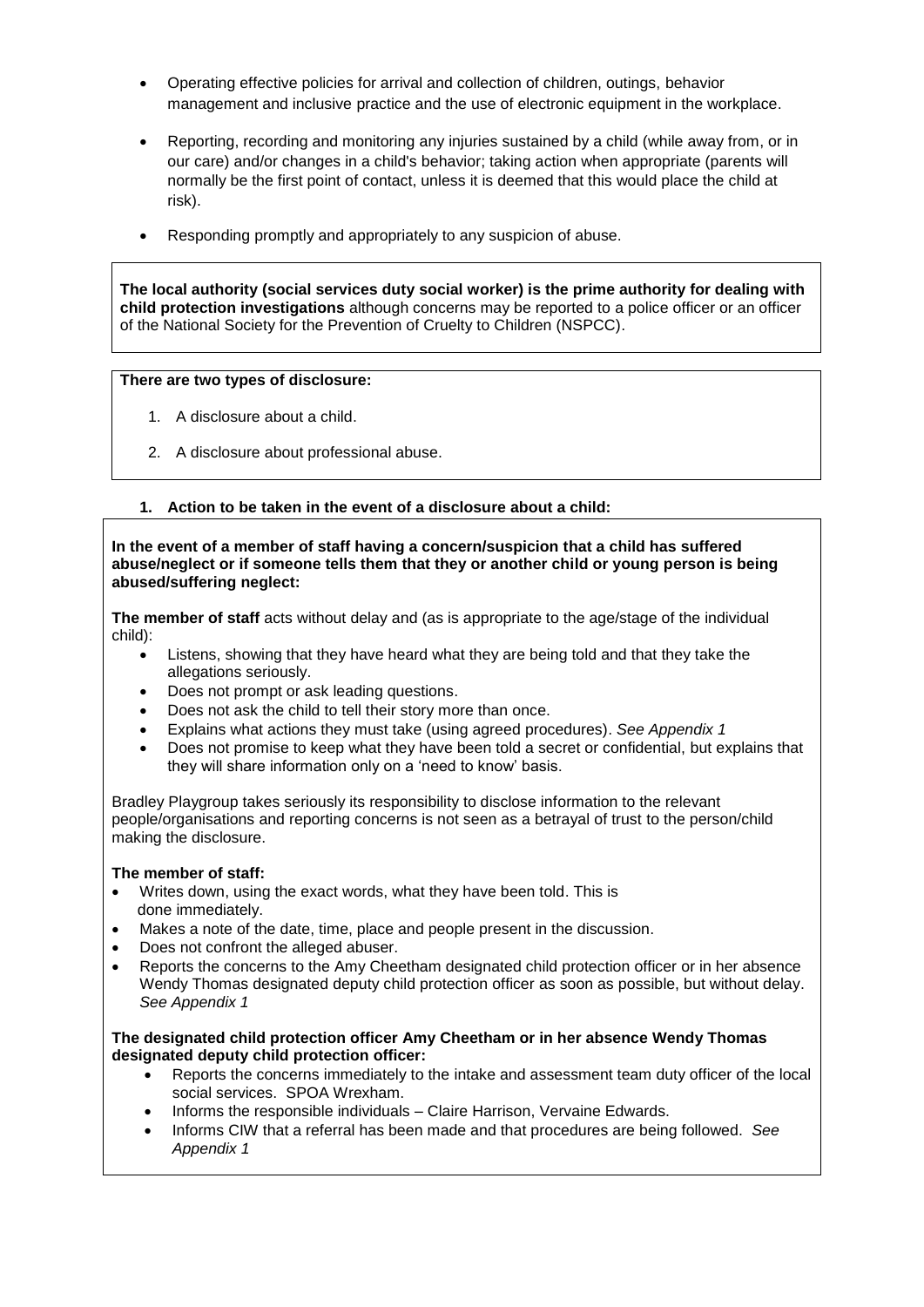#### **If the behaviour of a colleague, adult (including volunteers and members of the public) towards children or young people causes concern:**

It is important to differentiate between cases involving issues such as poor professional practice and cases that give rise to child protection concerns (including cases involving abuse of trust). While the former may be handled through disciplinary procedures or other avenues, child protection concerns should always be dealt with through local child protection procedures in line with this guidance and, in particular, the guidance contained in Chapter 8: Handling Individual Cases. (Safeguarding Children: Working Together to Safeguard Children under the Children Act 2004.12.3). [http://cymru.gov.uk/pubs/circulars/2007/nafwc1207en.pdf;jsessionid=pC1JPyVdGx3nnGPX1sFfnysrk](http://cymru.gov.uk/pubs/circulars/2007/nafwc1207en.pdf;jsessionid=pC1JPyVdGx3nnGPX1sFfnysrkHmnyTkxYn1MkpVGchDDnMly07n9!545803488?lang=en)

[HmnyTkxYn1MkpVGchDDnMly07n9!545803488?lang=en](http://cymru.gov.uk/pubs/circulars/2007/nafwc1207en.pdf;jsessionid=pC1JPyVdGx3nnGPX1sFfnysrkHmnyTkxYn1MkpVGchDDnMly07n9!545803488?lang=en)

## **Taking action and reporting concerns:**

**When the concerns relate to the actions of a member of staff/volunteer/visitor (excluding the person in charge): These actions need to be taken:**

- Concerns are raised the designated child protection officer Amy Cheetham or in her absence Wendy Thomas designated deputy child protection officer – 07547691301.
- The person in charge contacts Social Services Intake and Assessment Team: SPOA WREXHAM: Contact number/s: **01978 292039** Out of Hours Number: **0345 0533 116**
- The person in charge informs responsible individuals Claire Harrison, Vervaine Edwards.
- A responsible individual informs CIW regional office:

# **Contact number: 0300 7900 126**

- The responsible individuals consider the options for removal/suspension without prejudice from duty of the member of staff/volunteer pending decisions made at the strategy discussion. Reference Whistleblowing Policy.
- The member of staff/volunteer is informed and written records of discussions and decisions are made in line with the staff disciplinary policy and procedure.
- A responsible individual informs CIW of any allegations of serious harm to a child committed by any person looking after children in Bradley Playgroup or by any person living, working, or employed on the premises, or any abuse alleged to have taken place on the premises (within 14 days). *See Appendix 1*
- Failure by a member of staff to report suspected abuse will result in disciplinary action being taken.

### **When the concerns relate to the actions of person in charge:**

• Member of staff contacts Social Services Intake and Assessment Team: SPOA

WREXHAM: **Contact number/s: 01978 292039 Out of Hours Number: 0345 0533** 

**116**

- Member of staff informs responsible individuals Claire Harrison, Vervaine Edwards.
- A responsible individual informs CIW regional office: **Contact number: 0300 7900 126**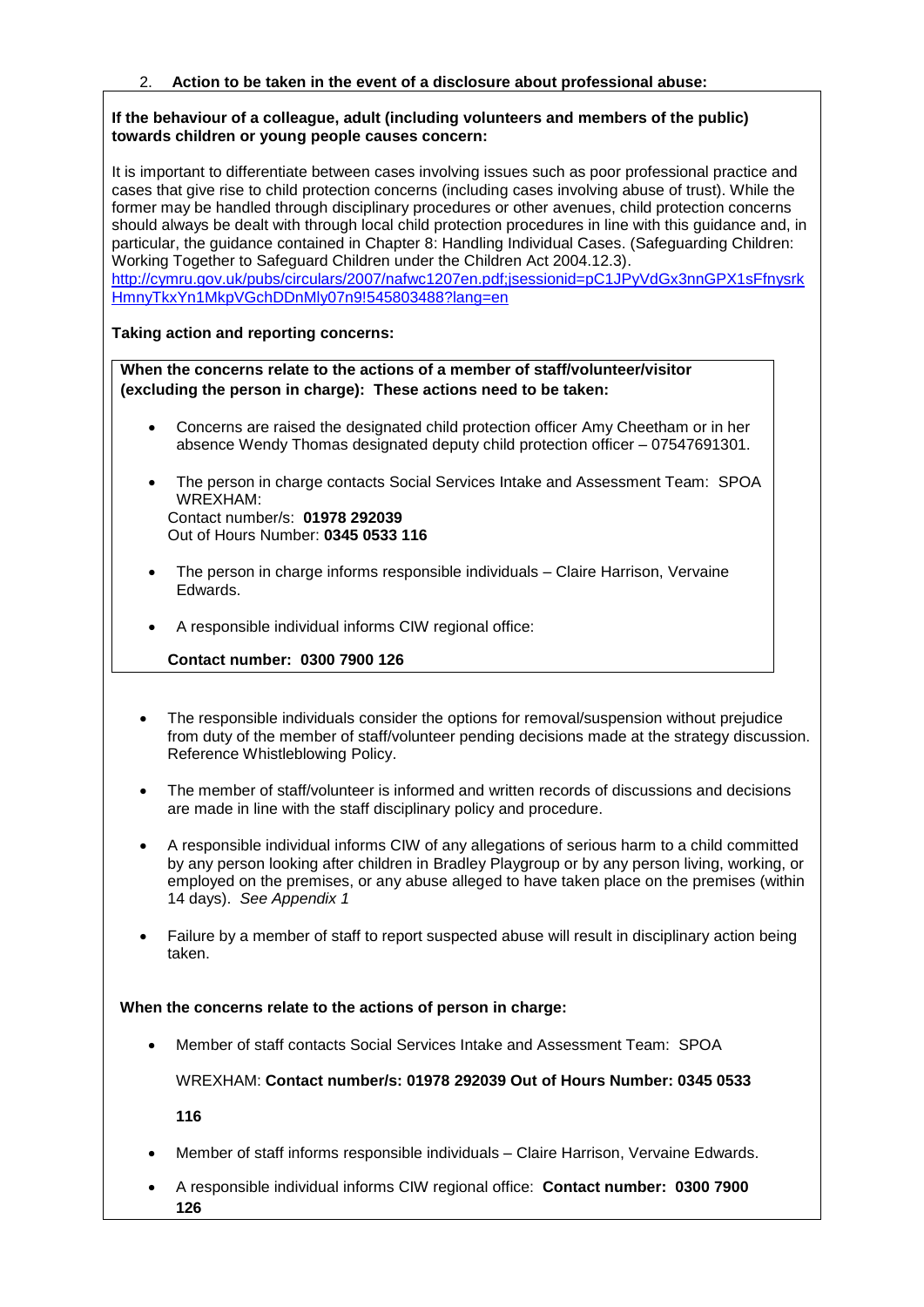- The responsible individuals considers the options for removal/suspension without prejudice from duty of the member of staff/volunteer pending decisions made at the strategy discussion. Reference Whistleblowing Policy.
- The member of staff/volunteer is informed and written records of discussions and decisions are made in line with the staff disciplinary policy and procedure.
- The responsible individual/s inform CIW of any allegations of serious harm to a child committed by any person looking after children in Bradley Playgroup or by any person living, working, or employed on the premises, or any abuse alleged to have taken place on the premises (within 14 days). *See Appendix 1*
- Failure by a member of staff to report suspected abuse will result in disciplinary action being taken.

#### **Making the referral**

- The referral is made to Social Services Intake and Assessment Team: SPOA as soon as a problem, suspicion or concern about a child becomes apparent, and at least within 24 hours.
- Outside office hours, referrals are made to the social services emergency duty team or the police.
- The duty social worker taking the referral is given as much of the following information as possible by Bradley Playgroup's referrer, (using the form agreed with the LA child protection co-ordinator).
	- The nature of the concerns.
	- How and why those concerns have arisen.
	- The full name, address and date of birth (or age) of the child.
	- The names, addresses and dates of birth/ages of family members, along with any other names which they use or are known by.
	- The names and relationship of all those with parental responsibility (where known).
	- Information on any other adults living in the household.
	- Information relating to other professionals involved with the family, including the name of the child's school and GP.
	- Any information held on the child's developmental needs and his/her parents'/carers' ability to respond to these needs within the context of the wider family environment.
	- Any information affecting the safety of staff.

• The responsible individuals Claire Harrison*,* Vervaine Edwards have responsibility to ensure that child protection concerns are taken seriously and followed through, remaining accountable for their role throughout the child protection process.

• If having followed the procedures, as outlined in Appendix 1 there remains a concern about a child the responsible individuals will contact the intake and assessment team duty officer of social services – SPOA Wrexham.

### **Record Keeping**

- Bradley Playgroup keeps accurate, concise and clear records in straightforward language to underpin good child protection practice.
- Bradley Playgroup's arrangements for retention, storage and destruction of electronic and paper records of child protection matters meet the relevant regulations (including Data Protection Act 1998) and requirements made by the Information Commissioner's Office (01625 545740 or visit [www.ico.gov.uk\)](http://www.ico.gov.uk/). All records are kept on site in a locked cupboard accessible only to Amy Cheetham designated Child Protection Officer / Lead Supervisor and Deputy Child Protection Officer/ Supervisor – Wendy Thomas.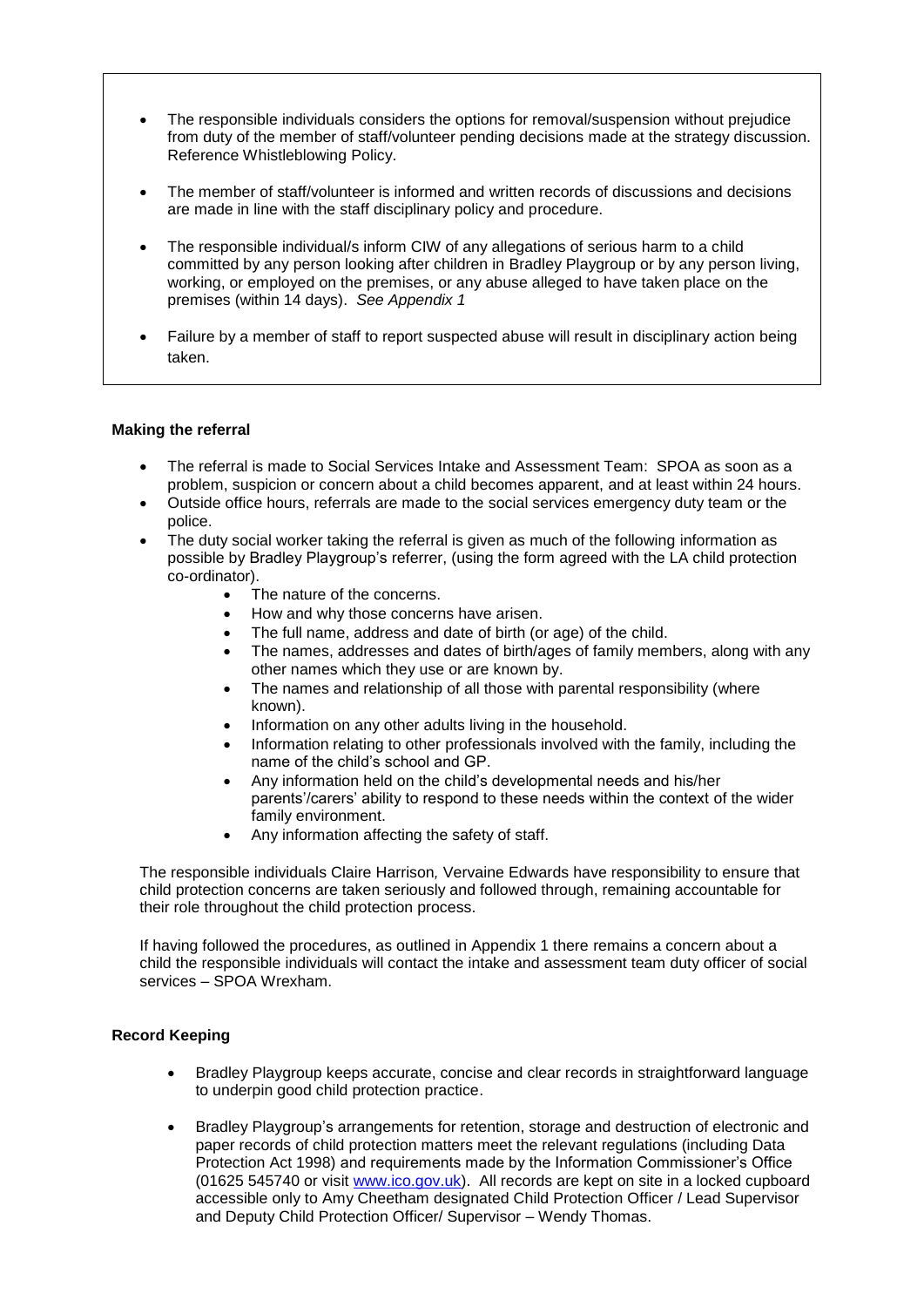- Records kept by Bradley Playgroup are shared on a need to know basis with social services departments.
- Bradley Playgroup's child protection records:

• Use clear, straightforward language.

- Are signed, dated and timed.
- Are concise, legible and comply with professional standards and requirements.

• Are accurate in fact and distinguish between fact, opinion, judgement and hypothesis.

• Are organised and include detailed recording and chronologies and summaries, including all contacts.

• Are comprehensive.

• Clearly record judgements made and actions and decisions taken.

• Clarify where decisions have been taken jointly across agencies, or endorsed by the responsible individuals.

• Record both formal and informal discussions pertaining to the allegation.

• Record directions given and agreements or disagreements made in consultation with responsible individuals and the social services intake and assessment team.  $-$ SPOA Wrexham.

- Amy Cheetham or Wendy Thomas on behalf of Bradley Playgroup attend any multiagency discussion (this may be a meeting or via telephone) and provides reports as necessary and appropriate.
- The strategy discussion considers risk associated with any allegation and should determine whether or not a member of staff will be suspended from duty without prejudice *(reference staff recruitment and employment, and whistle blowing policy)*.
- Decisions are recorded in writing by an independent person.

#### **Throughout a child protection investigation**

Bradley Playgroup will:

- Make every effort to build and maintain trusting and supportive relationships between families, staff and volunteers.
- Do all it can to support and work with the child's family.
- Share any confidential records on a child with the child's parents, except in cases in which parents are implicated and evidence gives rise for concern.

**The following contact details are also kept and checked and updated as needed by Amy Cheetham -** designated Child Protection Officer

**Bradley Playgroup's Child Protection Officer: Amy Cheetham - 07547691301**

**Bradley Playgroup's Deputy Child Protection Officer: Wendy Thomas - 07547691301**

**Social Services Intake and Assessment Team: SPOA WREXHAM (Single Point of Access)**

Contact number/s: **01978 292039** Out of Hours Number: **0345 0533 116**

**Police:**

Contact number/s: **101 or Contact the PSCO (Dean Sawyer) – 08456071001.** 

### **NSPCC: 0808 800 5000**

*Relevant* **LSCB contact:**